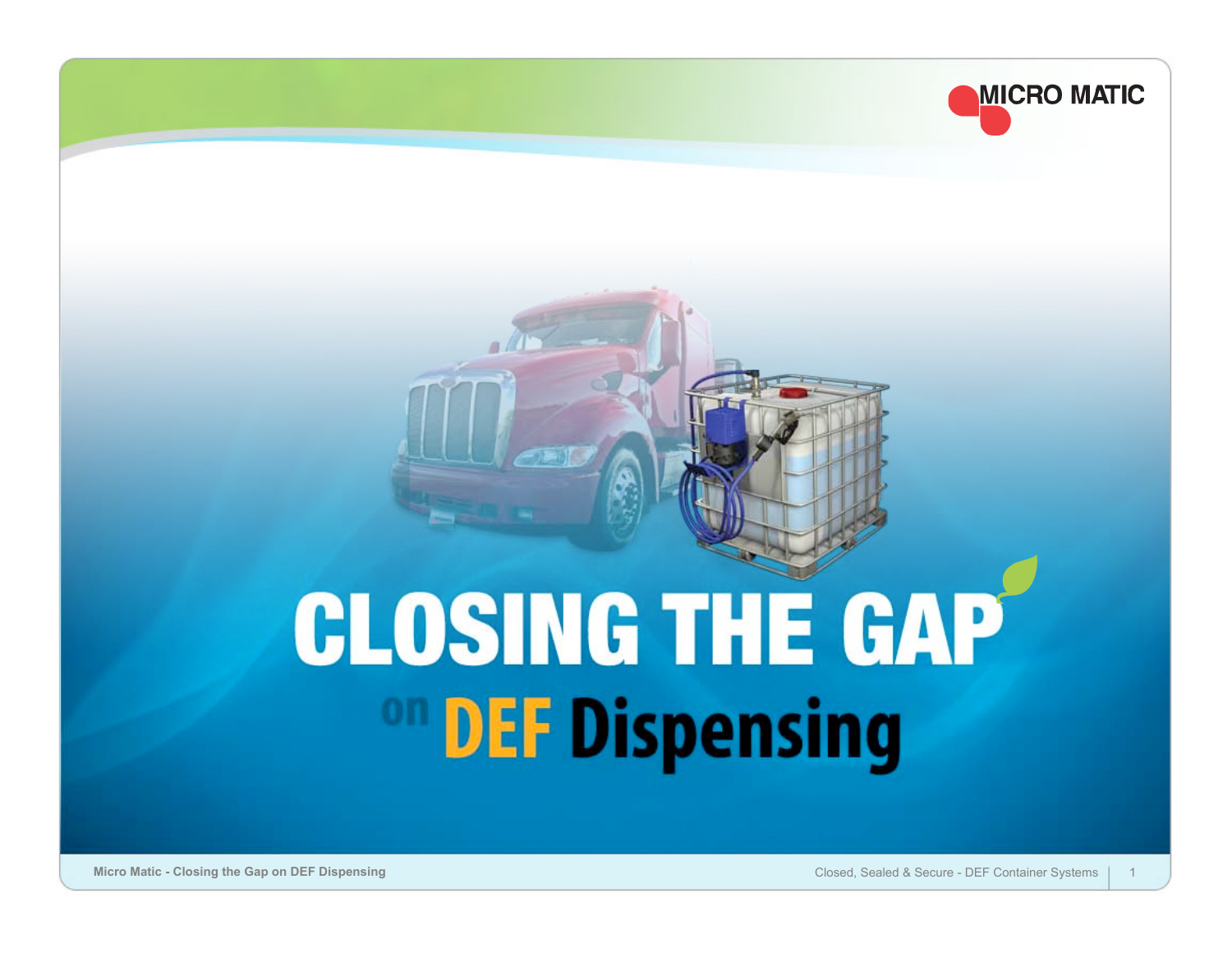

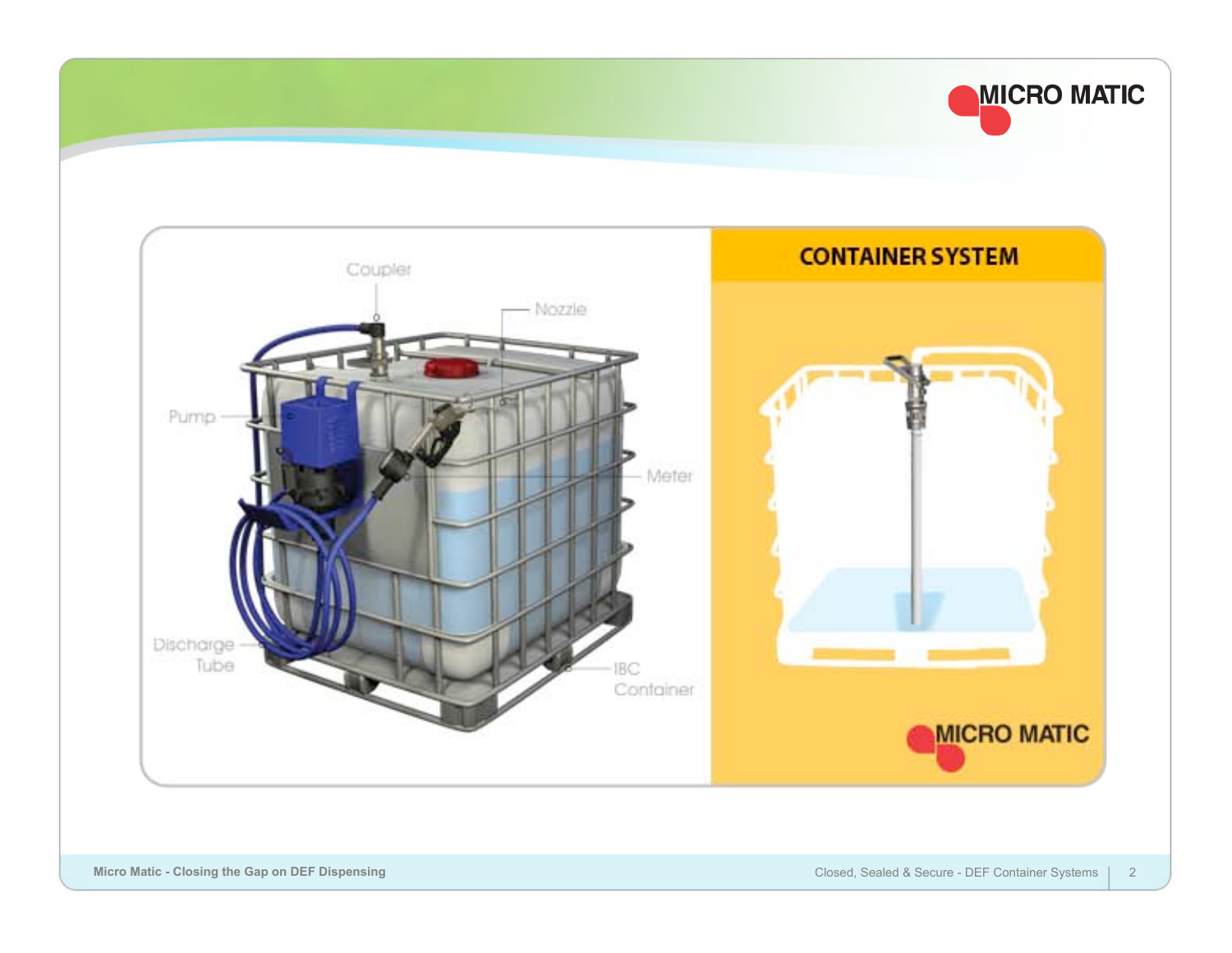

### **What We Know 2010 EPA Mandate**

#### **For a Cleaner Environment**

#### Reduce NOx Emissions

– New On-Road Diesel Medium & Heavy-Duty Vehicles



### SCR Technology

- An Exhaust After-treatment that Controls Emissions Downstream from the Engine
- Utilizes Diesel Exhaust Fluid (DEF) to Reduce NOx Levels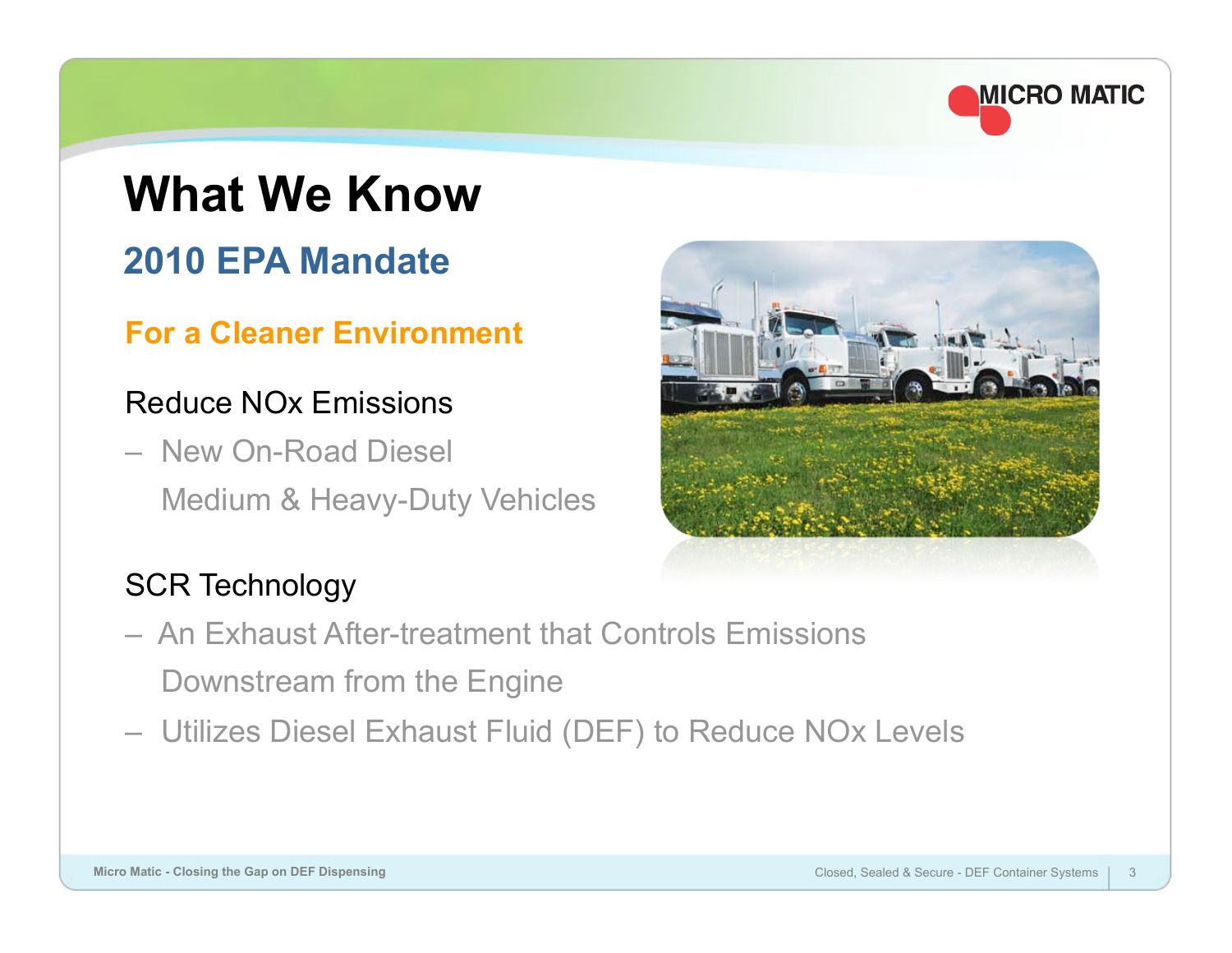### **What We Know Protect SCR Technology**

### **DEF PURITY IS REQUIRED**

### If Not Handled Properly… There Will Be Problems

- Detrimentally Affects SCR Performance
- Will Void Vehicle Warranties
- Causes Premature Catalyst Deactivation
- Fouling of Pre-filters & Injector Nozzles

**MICRO MATIC**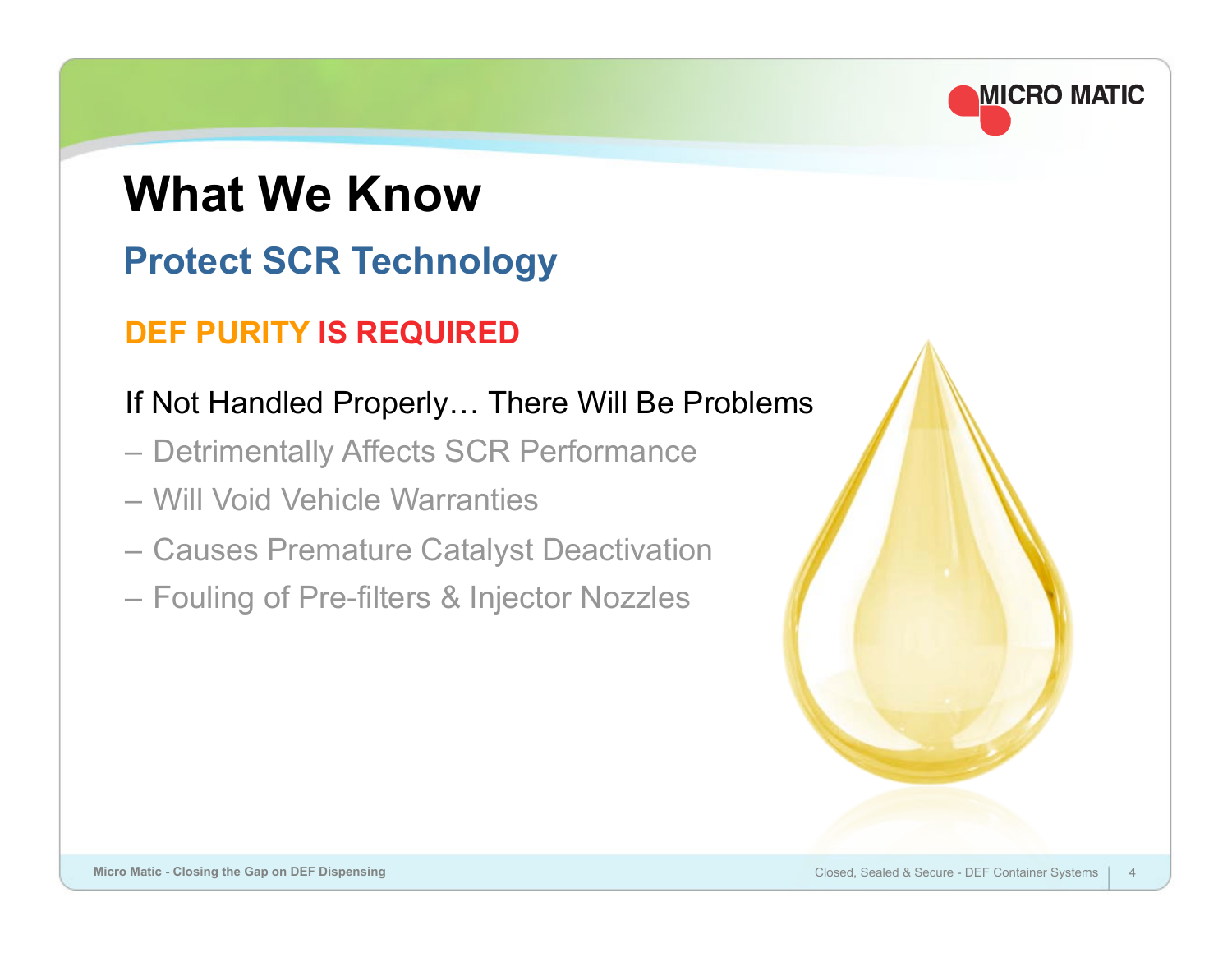

### **What We Know**

### **Container System Logistics**

### **Lifecycles**



Single Trip / One Way

Fill - Transport - Dispense - Disposal / Recycle



Return / Refill

Fill - Transport - Dispense – Return - Refill



### On-Site Filling

Fill - Transport - Dispense – Refill On-Site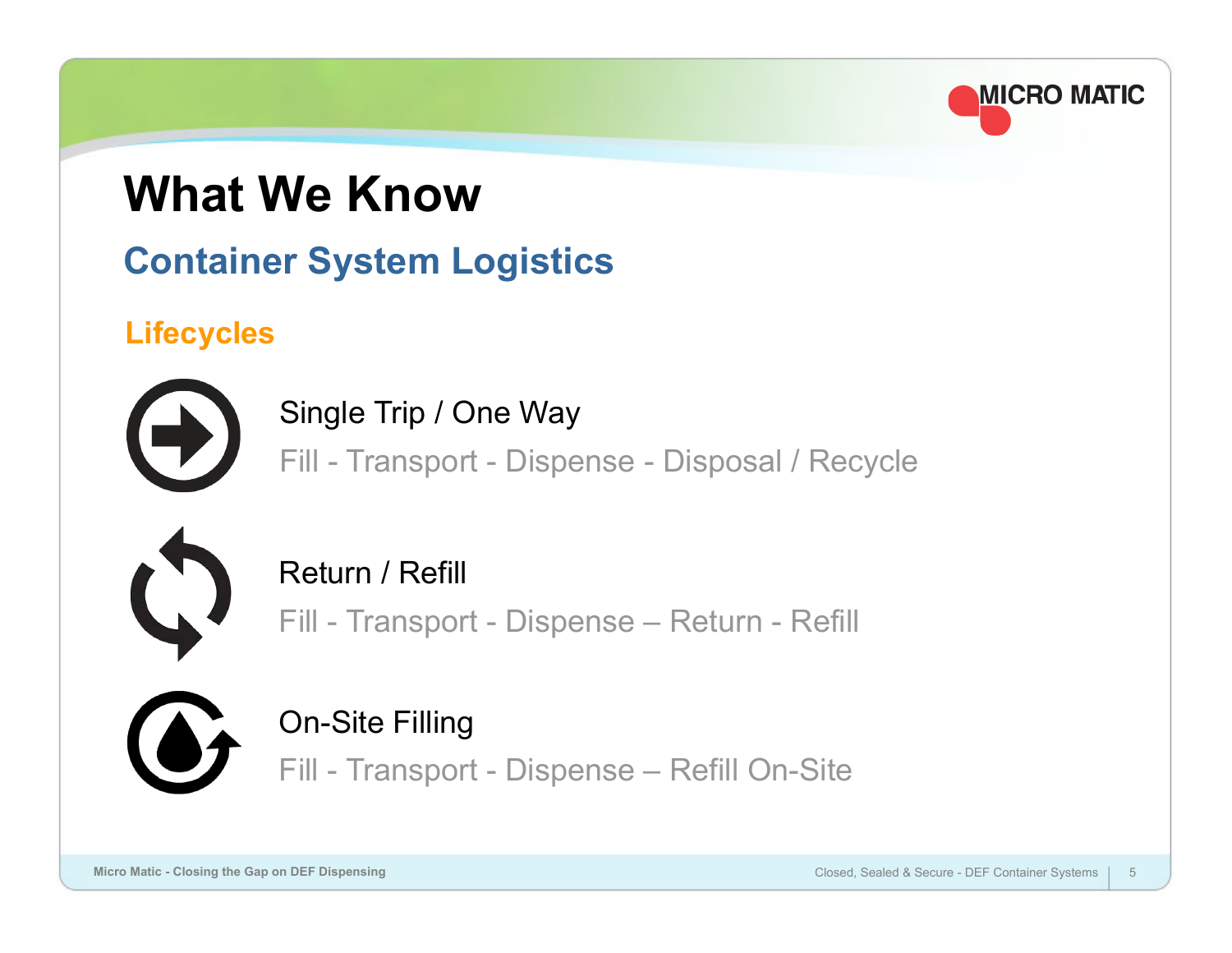

**Micro Matic - Closing the Gap on DEF Dispensing** Closed, Sealed & Secure - DEF Container Systems 6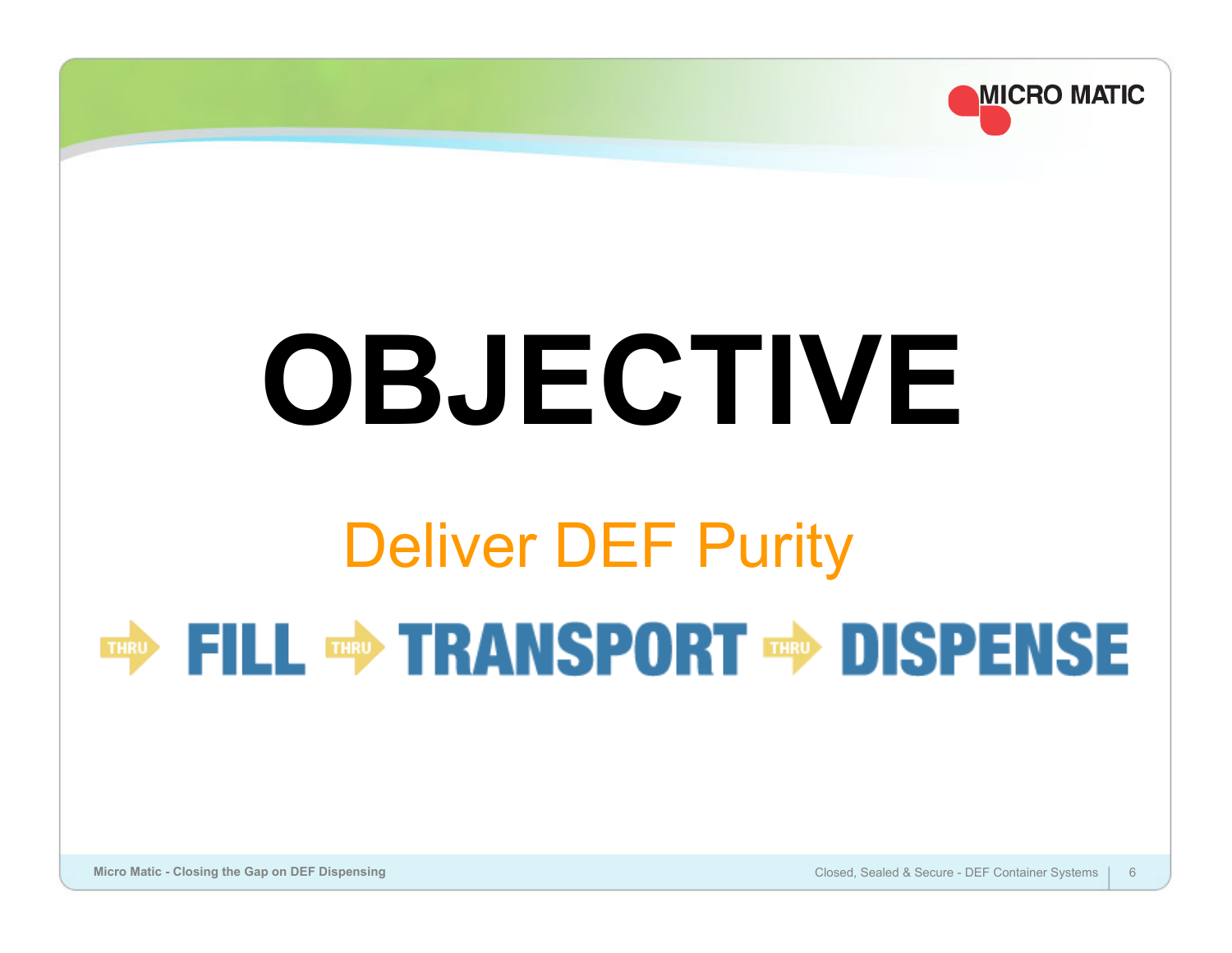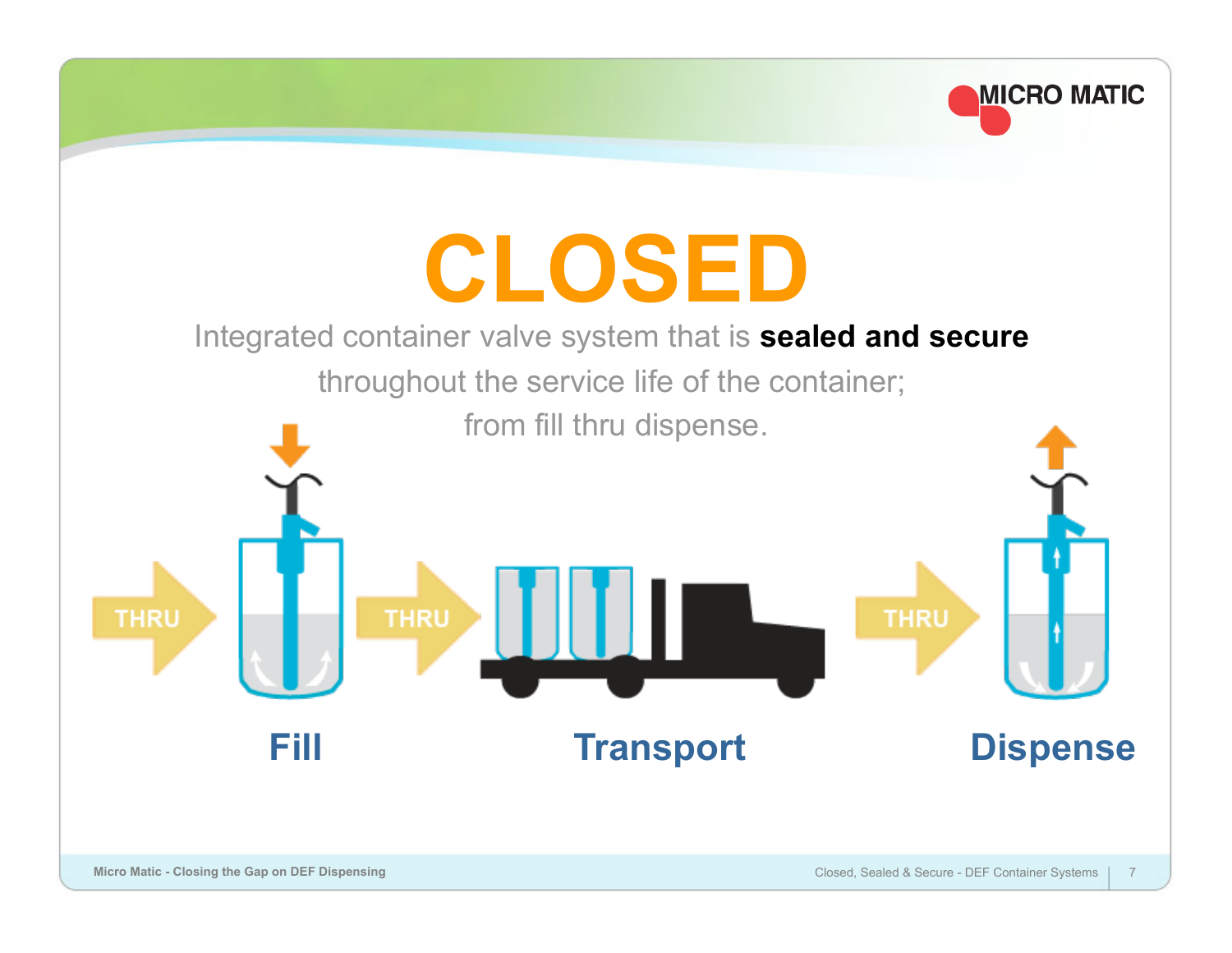

### **Yes, it is Currently Closed.**



**However, Can you Control Who & What Gets In?**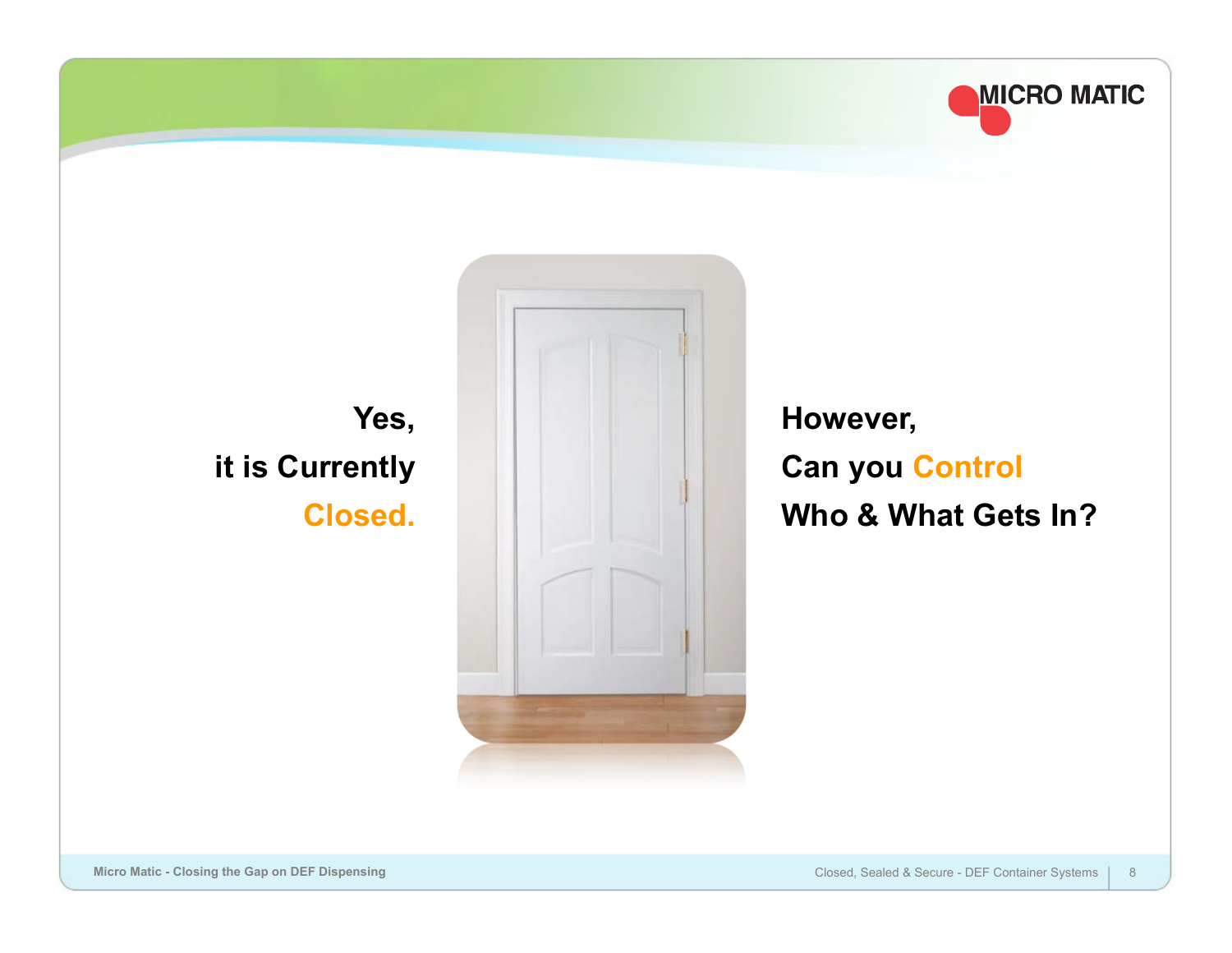

### **The Micro Matic Difference CLOSED, SEALED & SECURE**

#### From Fill thru Dispense

- Closed to unauthorized users, product adulteration and environmental contaminants.
- Sealed spring actuated valve systems ensure automatic closure of coupler and container valve when disconnected.
- Secure tamper evidence protects container valve from removal and clearly identifies if container package has been tampered with.

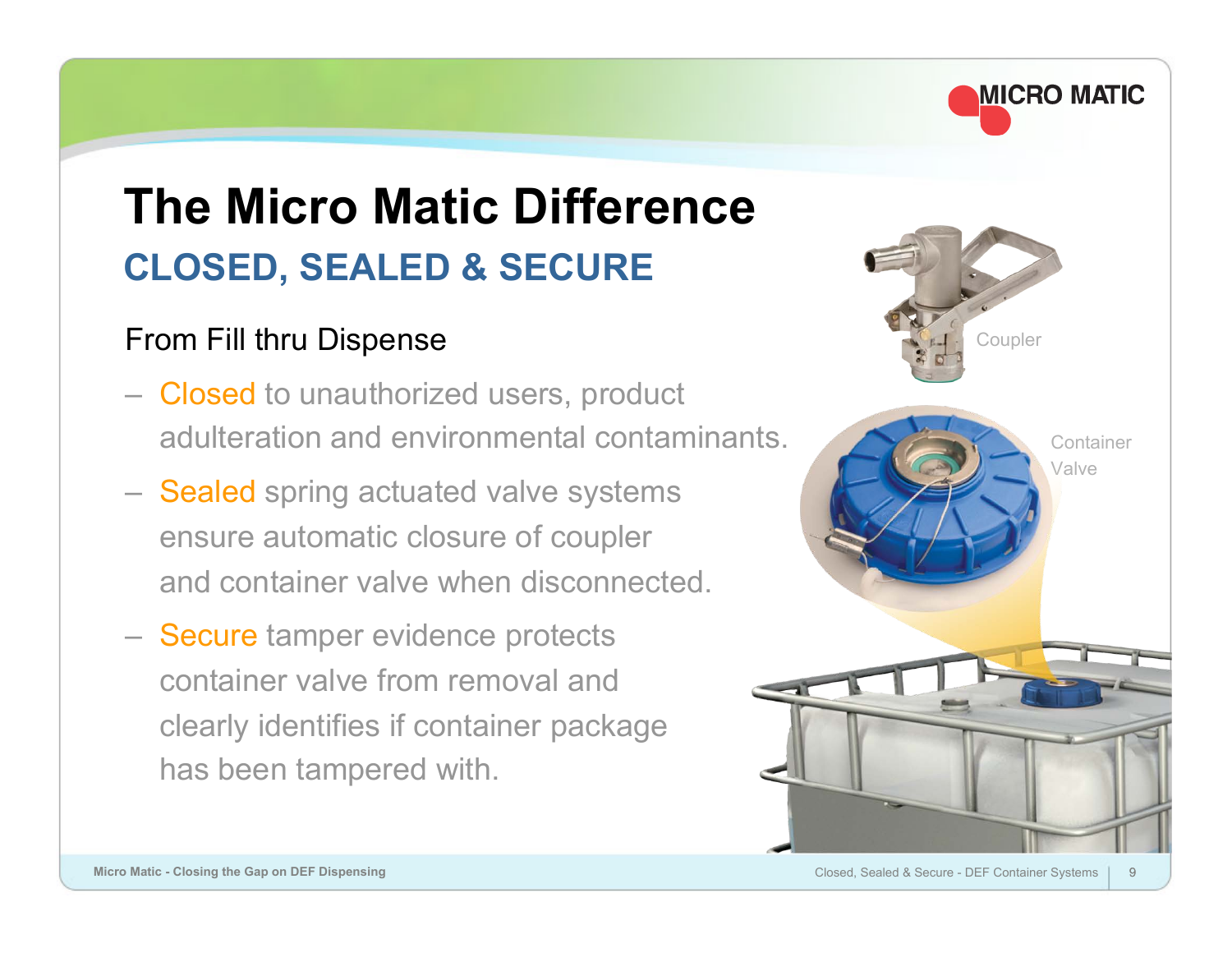

### **Container Systems Open vs. Closed**

#### **Technical Differences**

#### **Stinger / Drum Pump**



#### Probe / Dip Tube



Valve

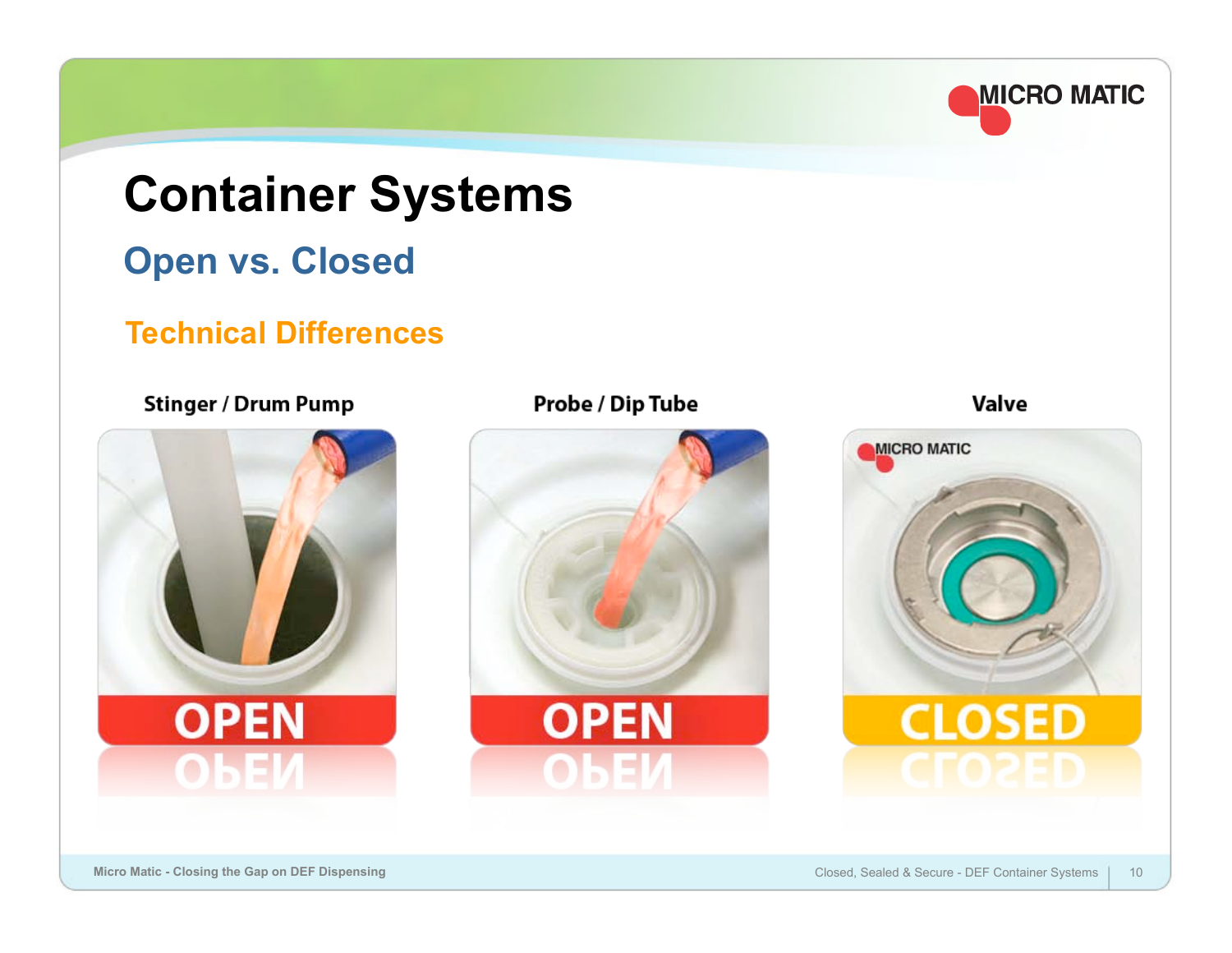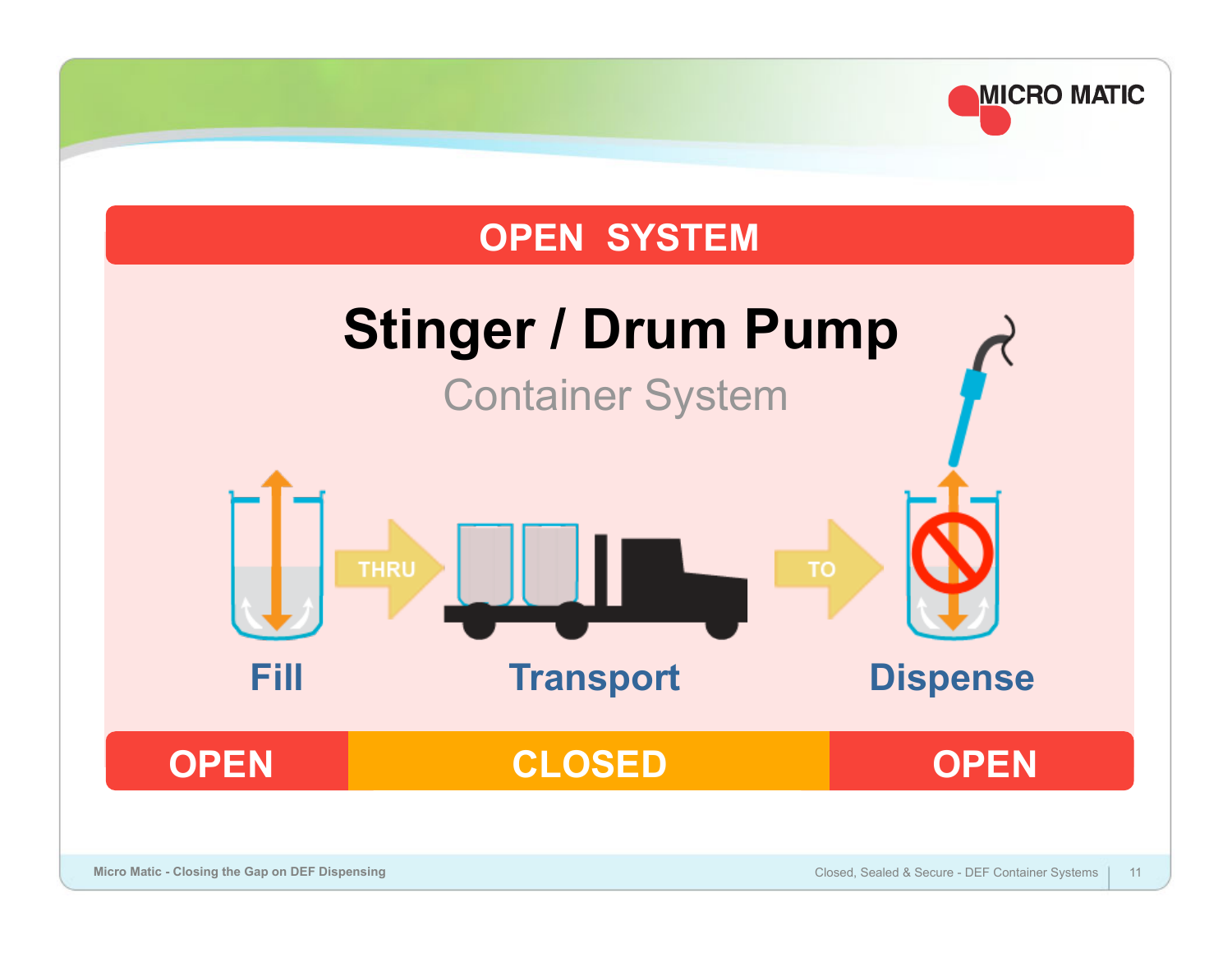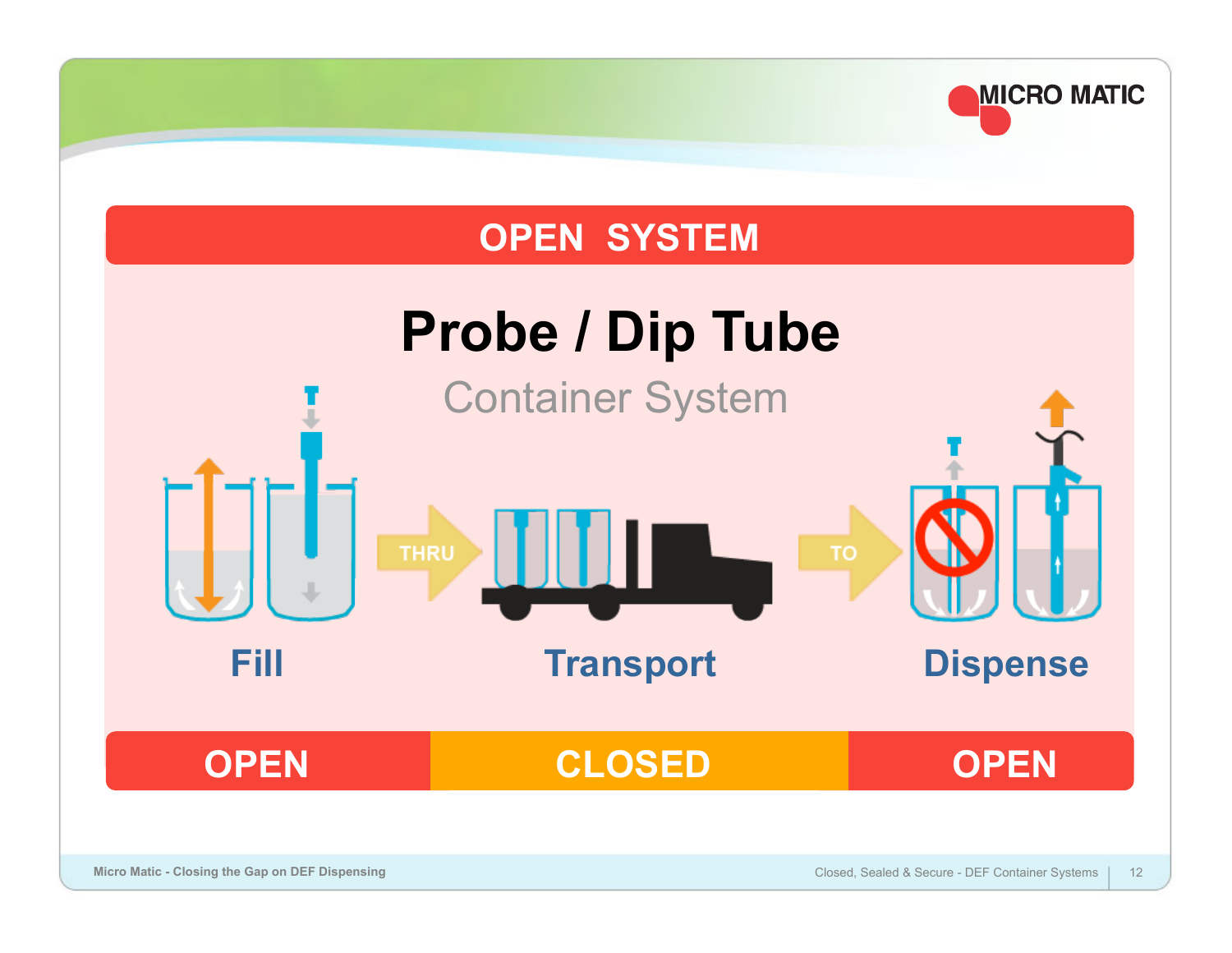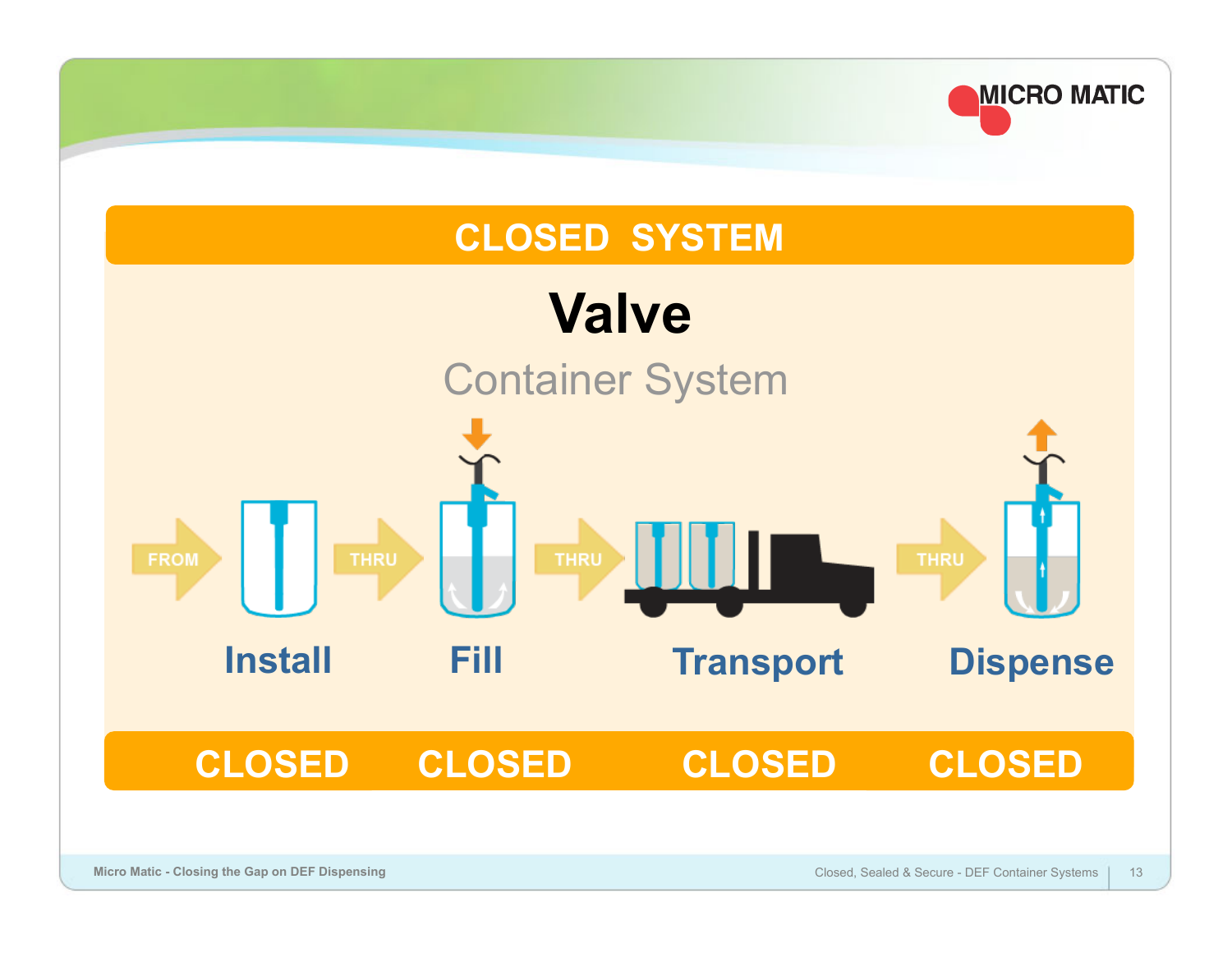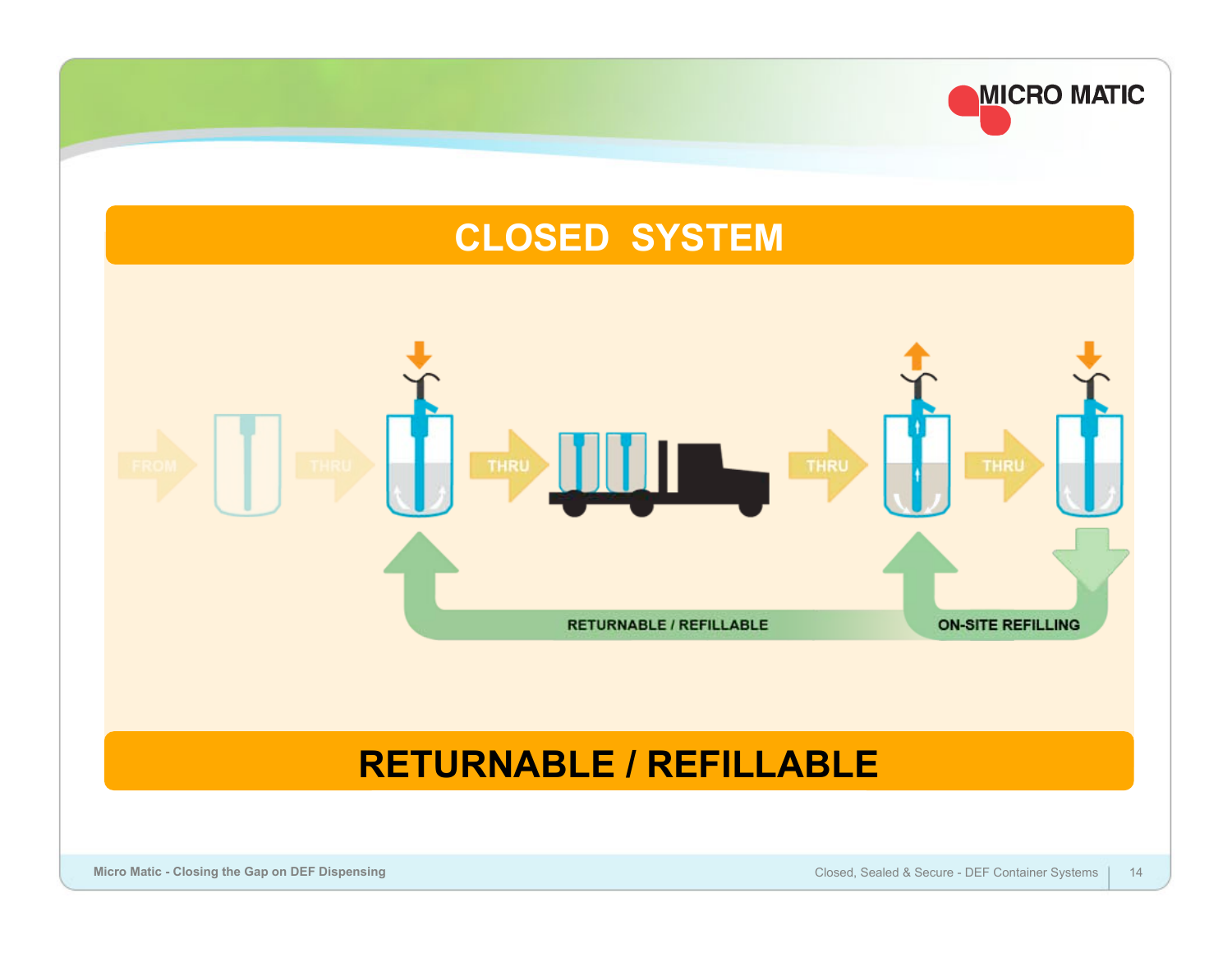### **MICRO MATIC**

### **On-Site Filling**

### **Open vs. Closed**

### **Quality Control - Maintaining DEF Purity**

### Throughout the Supply Chain

- Manufacturing
- Distribution
- Point of Use

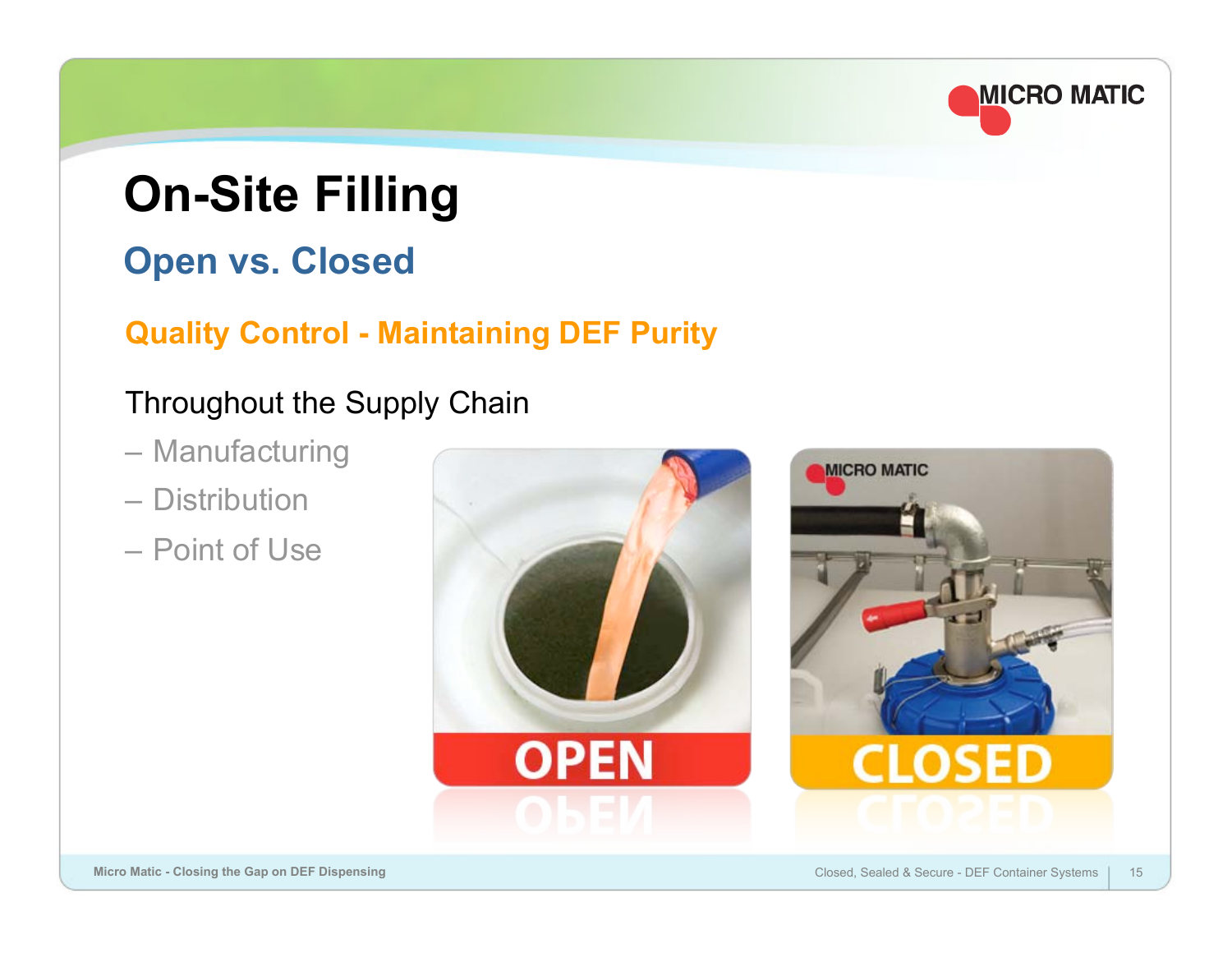

**Make Sure Your Container System is…**



**CLOSED, SEALED & SECURE.**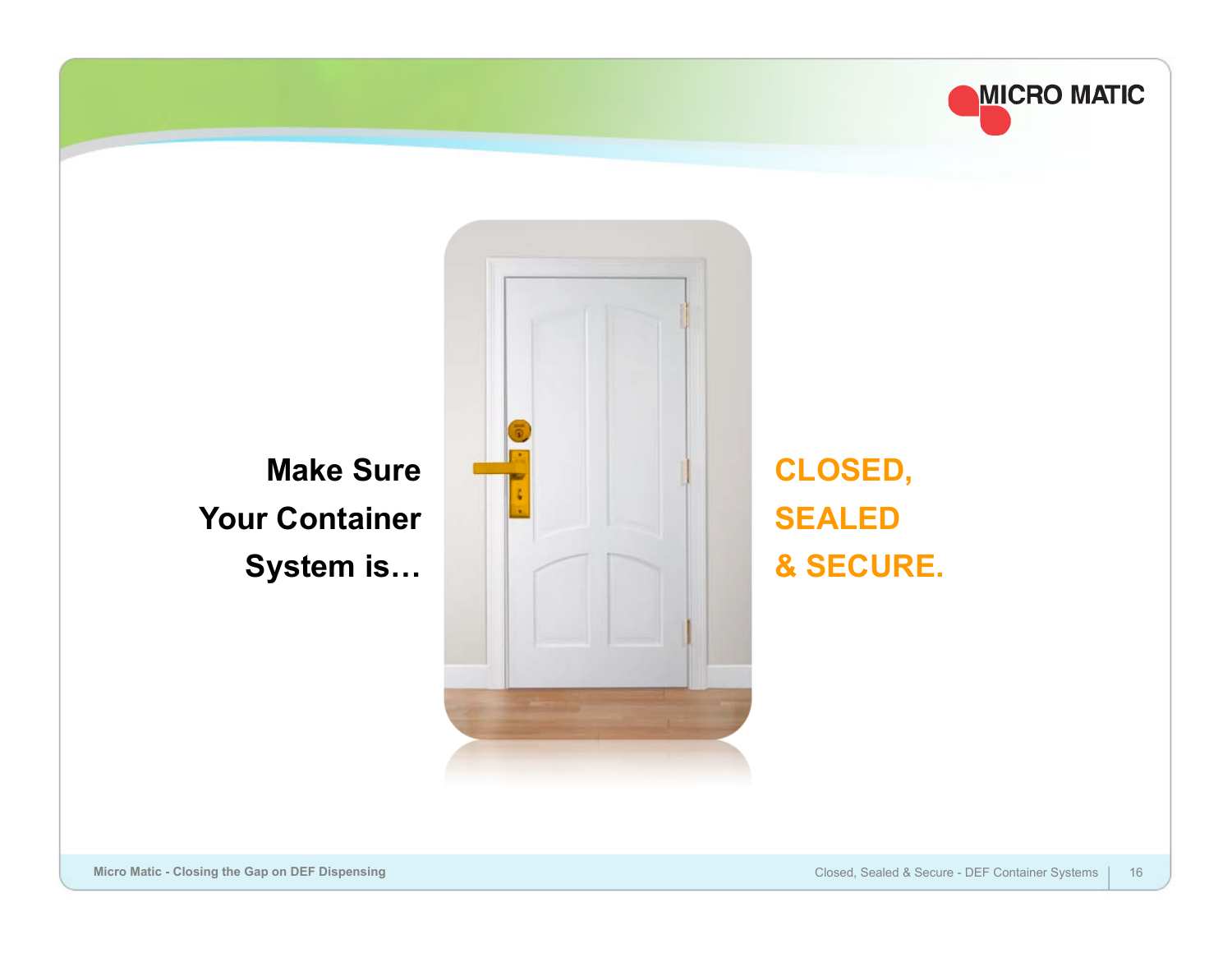